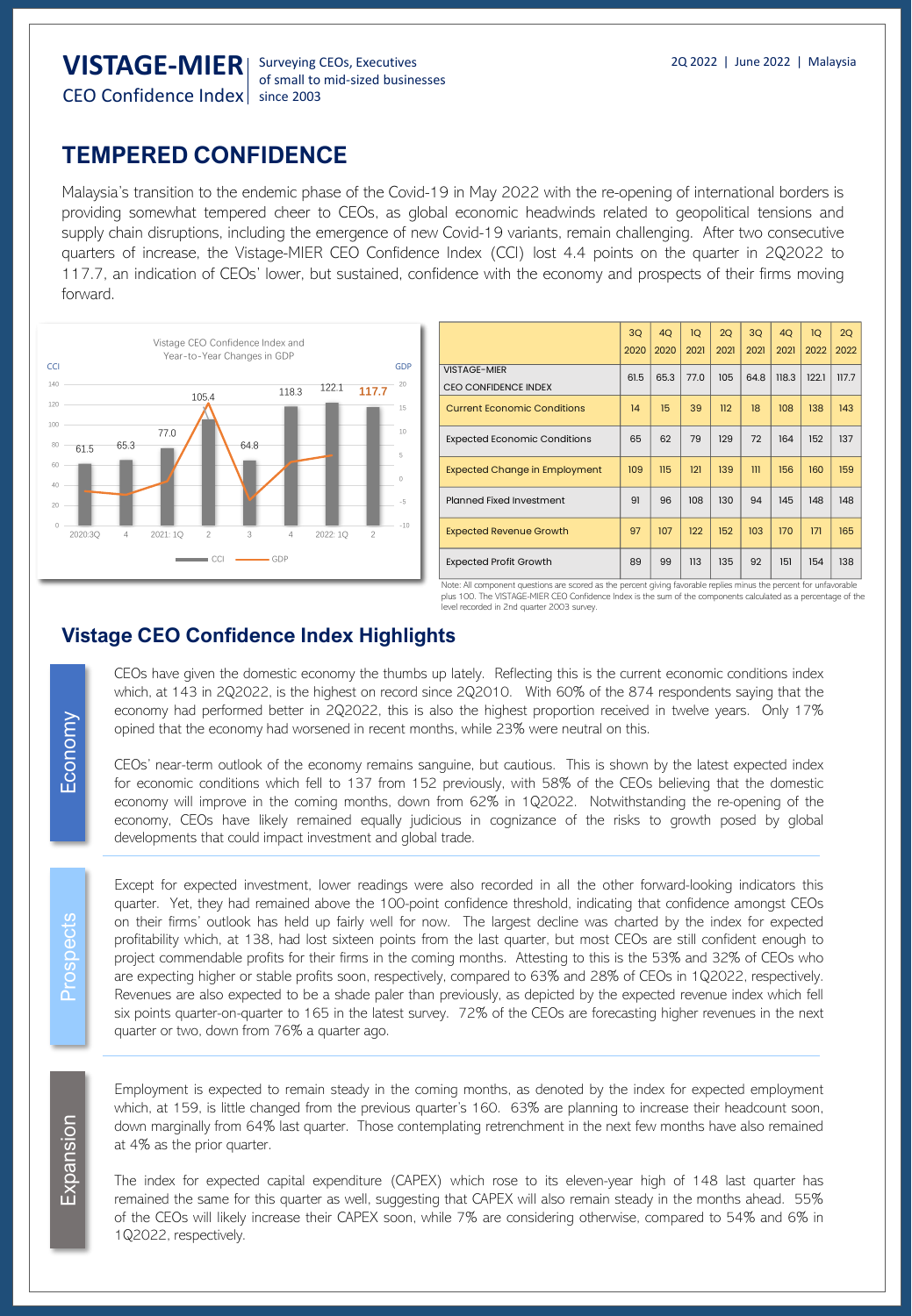Order Forecast & Selling Price



As the economy continues on its recovery momentum, an increase in new local and export orders should be expected in the latter half of 2022, driven by pent-up domestic demand and continued robust external demand. Once again, CEOs seemed to be taking a cautious stance by adjusting their next quarter projections lower amid the current economic challenges, both at home and abroad.

Domestic orders are expected to rise at a faster pace than export orders in the coming months. 63% of the CEOs are expecting to receive more new local orders soon, down from 68% a quarter ago. For those who export, a lower proportion of 55% are projecting higher export orders soon, down from 61% in 1Q2022.

Local selling prices are expected to head further up in the coming months, as revealed by 66% of the CEOs, up from the previous quarter's 62%. No price revision will be implemented by 32% of the CEOs for now, while 3% are considering price-cuts soon.

#### **KEY AREAS TO IMPROVE OPERATIONAL EFFICIENCY TO DRIVE GROWTH**

Results of the 1Q2022 survey showed that three quarters of the CEOs have indicated their interest in improving their operational efficiency to drive growth in their companies or for business recovery. To achieve this, the three key areas that most of them have worked on or are planning to work on were, namely, automation (processes, cost cutting/cost optimisation), digitalisation/digitisation (sales, marketing, operations) and human resource (talent/skills, productivity, training, team building, lean management).

#### **MINIMUM WAGE**

The minimum wage of RM1,500 that came into effect in May 2022 is expected to affect most CEOs whose business operations are located in the central region. Among them, 31% believed that the new rate will pose an immediate significant burden on them, while 34% opined that the impact on them will be modest but tolerable. To another 45% of the CEOs in this region, the impact on their businesses is expected to be minimal. As to how much the new rate will increase their operating costs, 33% and 17% estimated it to be up to 10%, and up to 20%, respectively, while 13% are looking at "up to or greater than 30%".

For most of those with business operations in the northern and southern regions, the impact on them is likely to be modest but tolerable, with 12% and 8% saying so, respectively. In terms of operating costs, an increase of up to 20% is assessed by 21% and 11% of the CEOs in the north and south, respectively. Cost increases of up to or greater than 30% are estimated by another 3%- 4% of those operating in these two regions.

The least to be affected by the new rate are likely to be those in the east, with most (8%) anticipating the impact on their business operations to be minimal.

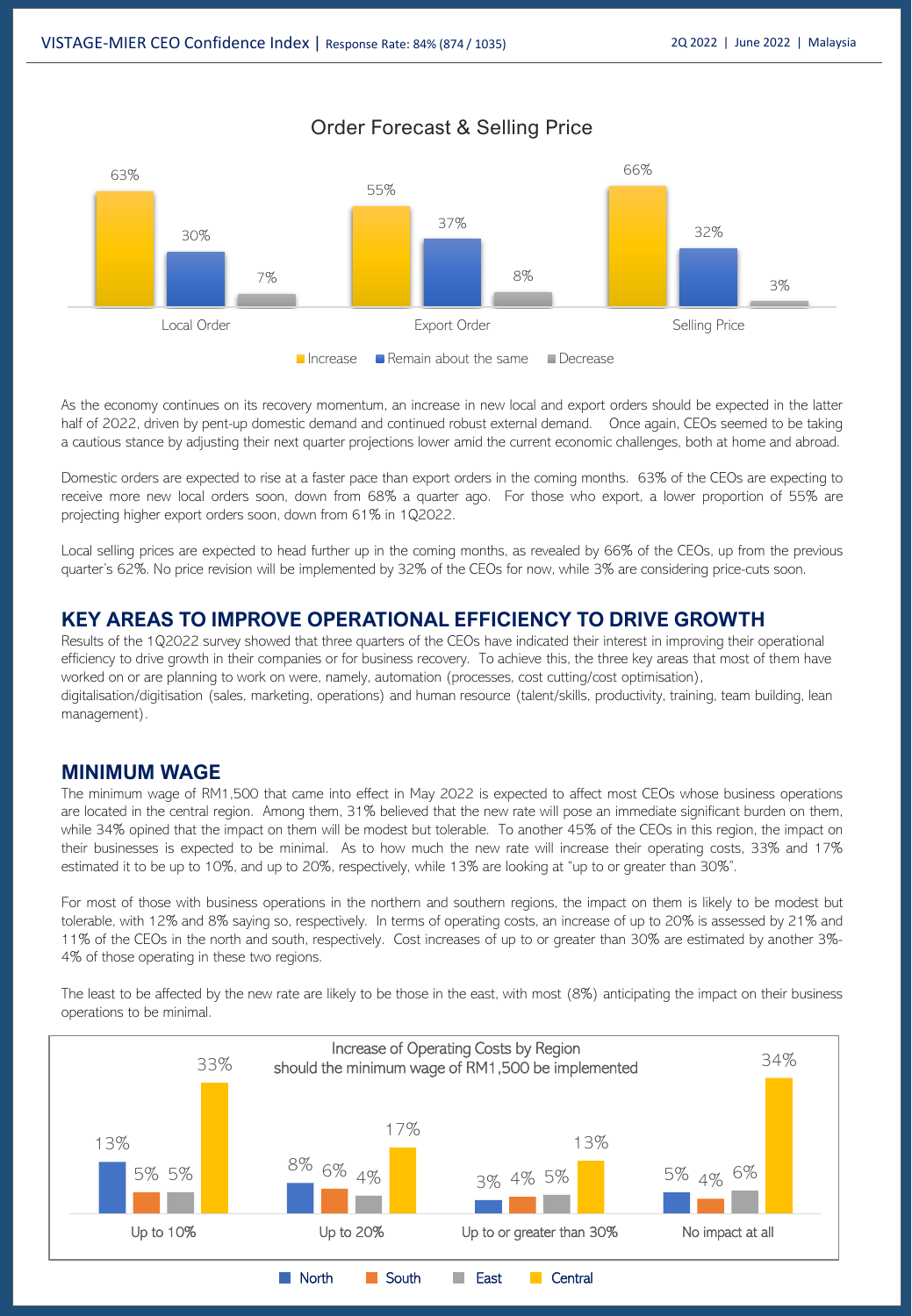#### **IMPACT OF INFLATION AND HIGHER INTEREST RATES**

Bank Negara Malaysia had, on 11 May 2022, raised its benchmark interest rate by 25 basis points to 2.0%, its first adjustment since its historic cut to a low of 1.75% in July 2020. Coupled with both the economic recovery and inflationary pressures picking up momentum lately, most CEOs opined that their businesses will be affected moderately to significantly by rising inflation and higher interest rates.

A breakdown shows that rising inflation is expected to affect 53% of the CEOs moderately and another 30% significantly. Higher interest rates will also likely have a moderate and significant impact on 52% and 19% of the CEOs, respectively.

#### **RECRUITMENT IN 2H2022 AND SHORTAGE OF TALENT**

Labour shortage is an acute problem that affects output and capacity. Results of the 1Q2022 survey have also shown that 54% of the CEOs had indicated talent shortage as a major business risk they were facing or expect to face in 2022. To address this, 70% of the CEOs are expected to recruit less than 50 workers over the next six months, while 8% are planning to hire 50-100 workers and 2% are considering an additional headcount of more than 200.

The top three areas in which CEOs are facing a shortage of talent are sales and marketing, production, and IT/Digital, as confirmed by 58%, 50% and 34% of the CEOs, respectively.

#### **HUMAN RESOURCE DEVELOPMENT AND MANAGEMENT**

When asked if CEOs invest in development specifically for their company's managers and leaders, 57% replied affirmatively. One of the key initiatives adopted by CEOs in developing leaders is the training or programmes by Vistage such as the Management Development Programme, Key Group Mentoring Programme, Talent Management Scheme, Manager Development Programme, Mind Valley and 7 Habits of Leadership Development (soft skills).

In the course of being a high appealing employer, certain performance metrics have been deployed. To monitor the success of their human resource management efforts, team KPIs and productivity are the most popularly used metric among 80% of the CEOs. While employee retention rates and exit interviews are implemented by 47% and 30% of the CEOs, respectively, net promoter or employee satisfaction surveys are the choice of 24% of the CEOs.

#### **PIVOTING IN THE PAST 2 YEARS**

In battling through the pandemic in the past two years, most (48%) of the CEOs have persevered with their original businesses, but 32% have embarked on another 'new' business, while retaining their original businesses with the hope of rejuvenating them post-pandemic. Another 17% had 're-invented' and conducted their businesses quite differently.

#### **BUSINESS RECOVERY**

With the country's transition into the endemic phase and re-opening of borders recently, most (26%) CEOs estimated a period of more than six months up to a year for their companies to recover to profitable/pre-Covid levels. For another 19% of the CEOs, they will require a recovery period of more than three months up to six months, while 16% estimated a timeframe of more than one year.

#### **ENVIRONMENTAL, SOCIAL AND GOVERNANCE (ESG) INITIATIVE**

Environmental, social and governance (ESG) issues have gained the attention of leaders and investors as an important strategic initiative. As part of their ESG initiative to better position themselves for the long term and prepare their companies for stability, the top three actions undertaken by CEOs to stay relevant are the use of more sustainable materials (48% responses), the use of energy-efficient and/or climate-friendly machinery, technologies and equipment (45% responses), and the training of employees on actions and impact relating to climate change (38%). Developing new climate-friendly products and/or services is undertaken by 24% of the CEOs, while 18% require their suppliers to meet specific sustainability criteria and 14% align their senior management's remuneration to environment sustainability performance and KPIs.